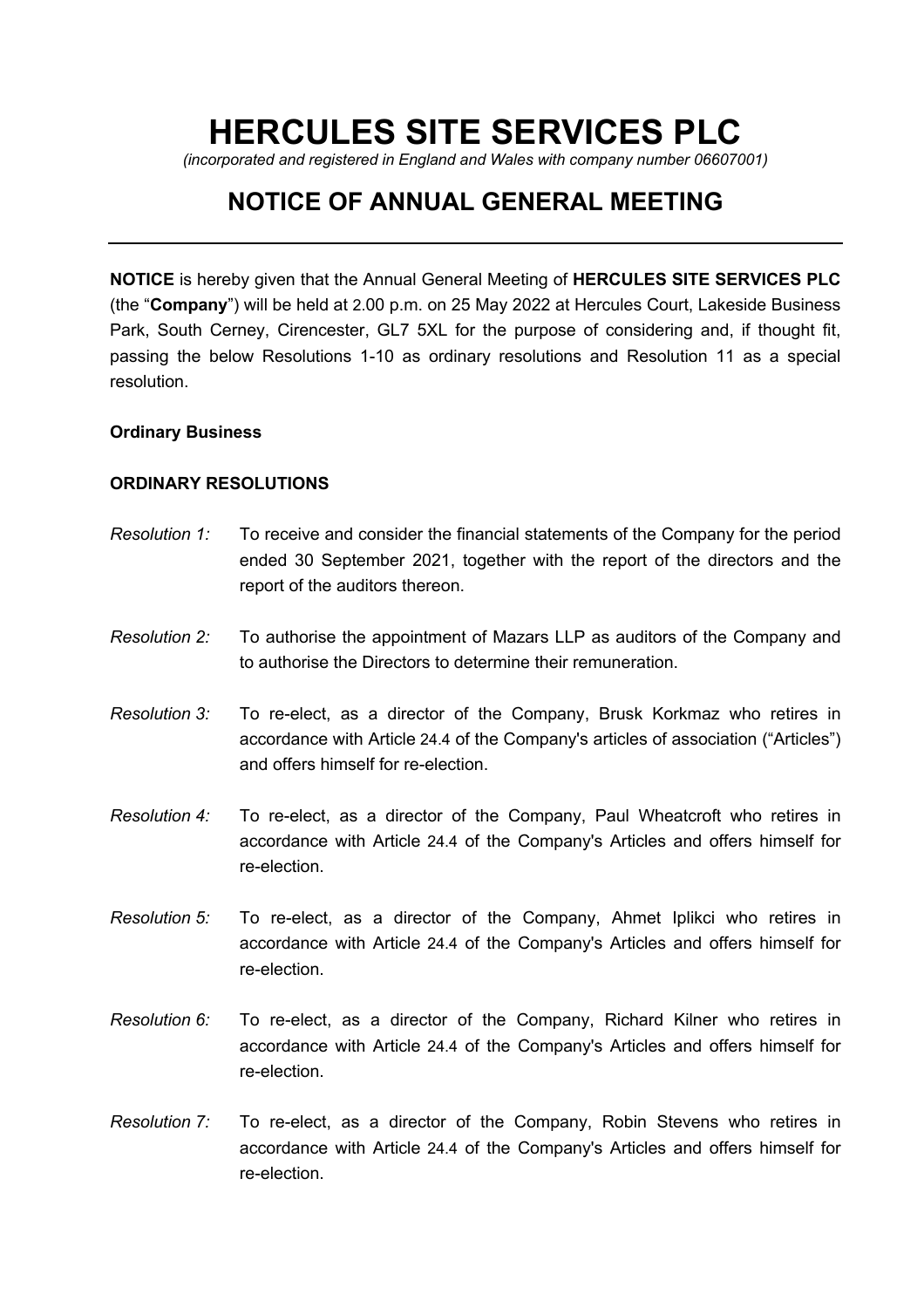- *Resolution 8:* To re-elect, as a director of the Company, Henry Pitman who retires in accordance with Article 24.4 of the Company's Articles and offers himself for re-election.
- *Resolution 9:* To approve a final dividend of 1.7 pence per ordinary share of £0.001 in the capital of the Company ("Ordinary Shares") for the financial year ended 30 September 2021. If the recommended final dividend is approved by shareholders, the dividend will be paid on 1 June 2022 to person appearing on the Company's register of members at the close of business on 29 April 2022. The Ordinary Shares will go ex-dividend on 28 April 2022.

# **Special business**

*Resolution 10:* **THAT**, pursuant to section 551 of the Companies Act 2006 (as amended) ("Act"), the Directors be and are hereby generally and unconditionally authorised to exercise all powers of the Company to allot equity securities (as defined by section 560 of the Act) up to the maximum aggregate nominal amount of £11,730 PROVIDED that the authority granted under this resolution shall lapse at the end of the next annual general meeting of the Company to be held after the date of the passing of this resolution, or, if earlier, at 6.00 p.m. on 1 August 2023, save that the Company shall be entitled to make offers or agreements before the expiry of this authority which would or might require shares to be allotted or equity securities to be granted after such expiry and the Directors shall be entitled to allot shares and grant equity securities pursuant to such offers or agreements as if this authority had not expired; and all unexercised authorities previously granted to the Directors to allot shares and grant equity securities be and are hereby revoked.

## **SPECIAL RESOLUTION**

- *Resolution 11:* **THAT**, subject to the passing of Resolution 10 above, and in accordance with section 570 of the Act, the Directors be generally empowered to allot equity securities (as defined in section 560 of the Act) for cash pursuant to the authority conferred by Resolution 10 or by way of a sale of treasury shares, as if section 561(1) of the Act did not apply to any such allotment, provided that this power shall be limited to the allotment of equity securities:
	- (a) in connection with an offer of equity securities to the holders of ordinary shares in proportion (as nearly as may be practicable) to their respective holdings; and to holders of other equity securities as required by the rights of those securities or as the Directors otherwise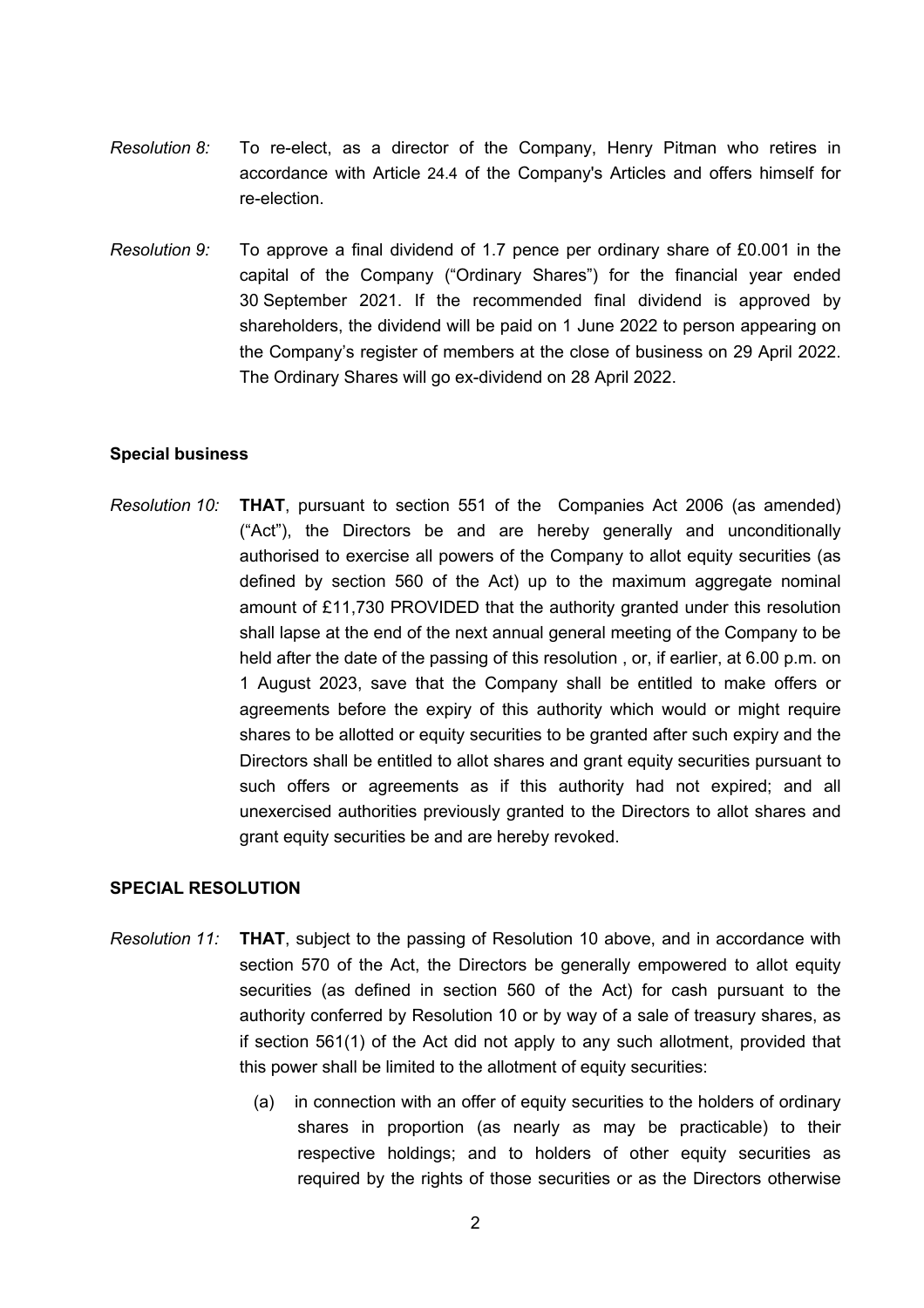consider necessary, but subject to such exclusions or arrangements as the Directors may deem necessary or expedient in relation to the treasury shares, fractional entitlements, record dates, arising out of any legal or practical problems under the laws of any overseas territory or the requirements of any regulatory body or stock exchange; and

(b) (otherwise than pursuant to sub paragraph (a) above) up to an aggregate nominal amount of £11,730;

and provided that this power shall expire on the conclusion of the next annual general meeting of the Company, or, if earlier, at 6.00 p.m. on 1 August 2023, (unless renewed, varied or revoked by the Company prior to or on that date) save that the Company may, before such expiry, make offer(s) or agreement(s) which would or might require equity securities to be allotted after such expiry and the Directors may allot equity securities in pursuance of any such offers or agreements notwithstanding that the power conferred by this resolution has expired.

# **BY ORDER OF THE BOARD**

Henry Pitman *Non-Executive Chairman*

28 March 2022

## **Registered office:**

*Hercules Court, Lakeside Business Park, South Cerney, Cirencester, GL7 5XL*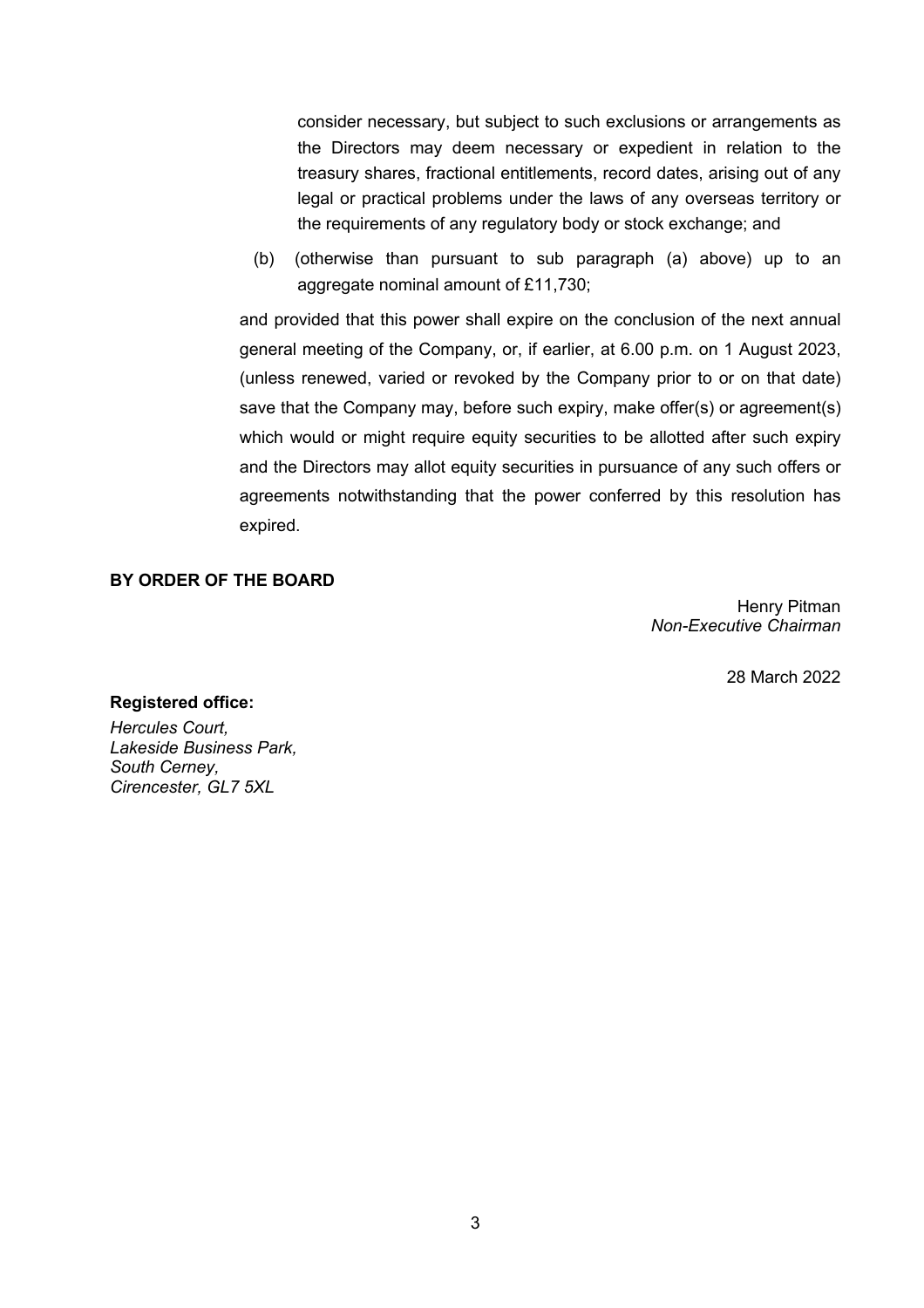#### **Notes:**

#### **Appointment of proxies**

- 1 As a member of the Company, you are entitled to appoint a proxy to exercise all or any of your rights to attend, speak and vote at the Annual General Meeting and you should have received a Form of Proxy with this Notice of Annual General Meeting. You can only appoint a proxy using the procedures set out in these notes and the notes to the Form of Proxy.
- 2 A proxy does not need to be a member of the Company but must attend the Annual General Meeting to represent you. Details of how to appoint the chairman of the Annual General Meeting or another person as your proxy using the Form of Proxy are set out in the notes to the Form of Proxy. If you wish your proxy to speak on your behalf at the Annual General Meeting you must appoint your own choice of proxy (not the chairman) and give your instructions directly to the relevant person.
- 3 You may appoint more than one proxy provided each proxy is appointed to exercise rights attached to different shares. You may not appoint more than one proxy to exercise rights attached to any one share. To appoint more than one proxy, you must complete a separate Form of Proxy for each proxy and specify against the proxy's name the number of shares over which the proxy has rights. If you are in any doubt as to the procedure to be followed for the purpose of appointing more than one proxy you must contact the Company's registrar Link Group on 0371-664-0300 (Calls are charged at the standard geographic rate and will vary by provider. Lines are open 9.00am to 5.30pm Monday to Friday, excluding Bank Holidays. If you are outside the United Kingdom, please call +44 371 664 0300. Calls from outside the UK will be charged at the applicable international rate). If you fail to specify the number of shares to which each proxy relates, or specify a number of shares greater than that held by you on the record date, proxy appointments will be invalid.
- 4 If you do not indicate to your proxy how to vote on any resolution, your proxy will vote or abstain from voting at his discretion. Your proxy will vote (or abstain from voting) as he thinks fit in relation to any other matter which is put before the Annual General Meeting. Appointment of proxy using the hard copy Form of Proxy.
- 5 The notes to the Form of Proxy explain how to direct your proxy how to vote on each resolution or withhold his vote.
- 6 To appoint a proxy using the Form of Proxy, it must be:
	- 6.1 completed and signed;
	- 6.2 sent or delivered to Link Group, 10th Floor, Central Square, 29 Wellington Street, Leeds, LS1 4DL; and
	- 6.3 received by Company no later than 2.00 p.m. on 23 May 2022.
- 7 You can vote by completing and returning the enclosed proxy form.

In the case of CREST members, by utilising the CREST electronic proxy appointment service in accordance with the procedures set out below.

In order for a proxy appointment to be valid a form of proxy must be completed. In each case the form of proxy must be received by Link Group at 10th Floor, Central Square, 29 Wellington Street, Leeds LS1 4DL by 2pm on 23 May 2022.

8 If you return more than one proxy appointment, either by paper or electronic communication, the appointment received last by the Registrar before the latest time for the receipt of proxies will take precedence. You are advised to read the terms and conditions of use carefully. Electronic communication facilities are open to all shareholders and those who use them will not be disadvantaged.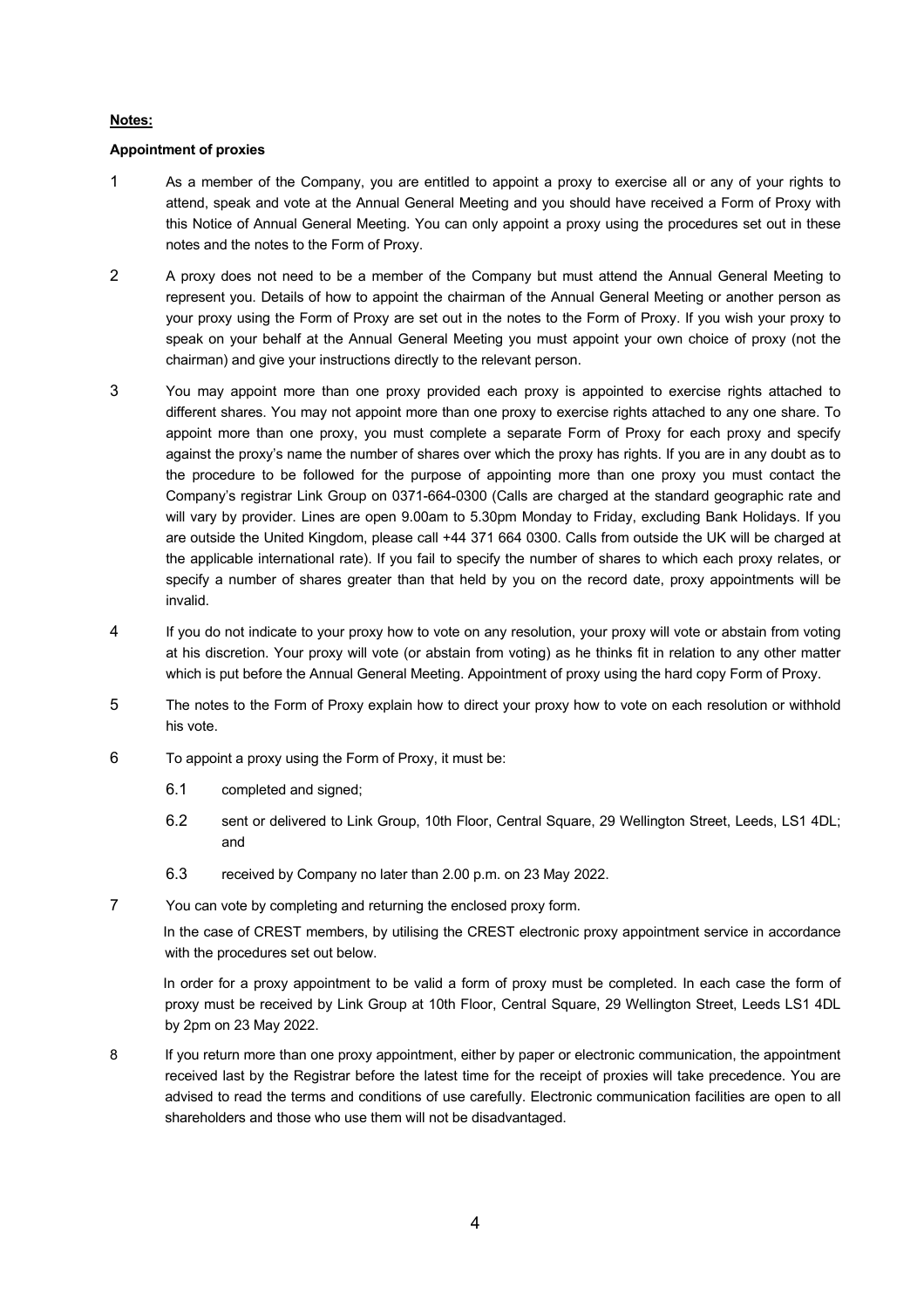- 9 The return of a completed form of proxy, electronic filing or any CREST Proxy Instruction (as described in note 11 below) will not prevent a shareholder from attending the Meeting and voting in person if he/she wishes to do so.
- 10 CREST members who wish to appoint a proxy or proxies through the CREST electronic proxy appointment service may do so for the Meeting (and any adjournment of the Meeting) by using the procedures described in the CREST Manual (available from www.euroclear.com/site/public/EUI). CREST Personal Members or other CREST sponsored members, and those CREST members who have appointed a service provider(s), should refer to their CREST sponsor or voting service provider(s), who will be able to take the appropriate action on their behalf.
- 11 In order for a proxy appointment or instruction made by means of CREST to be valid, the appropriate CREST message (a 'CREST Proxy Instruction') must be properly authenticated in accordance with Euroclear UK & Ireland Limited's specifications and must contain the information required for such instructions, as described in the CREST Manual. The message must be transmitted so as to be received by the issuer's agent (ID RA10) by 2pm on 23 May 2022. For this purpose, the time of receipt will be taken to mean the time (as determined by the timestamp applied to the message by the CREST application host) from which the issuer's agent is able to retrieve the message by enquiry to CREST in the manner prescribed by CREST. After this time, any change of instructions to proxies appointed through CREST should be communicated to the appointee through other means.
- 12 CREST members and, where applicable, their CREST sponsors or voting service providers should note that Euroclear UK & Ireland Limited does not make available special procedures in CREST for any particular message. Normal system timings and limitations will, therefore, apply in relation to the input of CREST Proxy Instructions. It is the responsibility of the CREST member concerned to take (or, if the CREST member is a CREST personal member, or sponsored member, or has appointed a voting service provider(s), to procure that his CREST sponsor or voting service provider(s) take(s)) such action as shall be necessary to ensure that a message is transmitted by means of the CREST system by any particular time. In this connection, CREST members and, where applicable, their CREST sponsors or voting system providers are referred, in particular, to those sections of the CREST Manual concerning practical limitations of the CREST system and timings. The Company may treat as invalid a CREST Proxy Instruction in the circumstances set out in Regulation 35(5)(a) of the Uncertificated Securities Regulations 2001.
- 13 In the case of a member which is a company, the Form of Proxy must be executed under its common seal or signed on its behalf by an officer of the company or an attorney for the company.
- 14 Any power of attorney or any other authority under which the Form of Proxy is signed (or a duly certified copy of such power or authority) must be included with the Form of Proxy.
- 15 The Company, pursuant to regulation 41 of The Uncertificated Securities Regulations 2001, specifies that only those ordinary shareholders registered in the register of members of the Company 48 hours before the Annual General Meeting shall be entitled to attend or vote at the Annual General Meeting in respect of the number of Ordinary Shares registered in their name at that time. Changes to entries on the relevant register of securities after that time will be disregarded in determining the rights of any person to attend or vote at the Annual General Meeting.

#### **Appointment of proxy by joint members**

16 In the case of joint holders of shares, where more than one of the joint holders purports to appoint a proxy, only the appointment submitted by the most senior holder (being the first named holder in respect of the shares in the Company's register of members) will be accepted.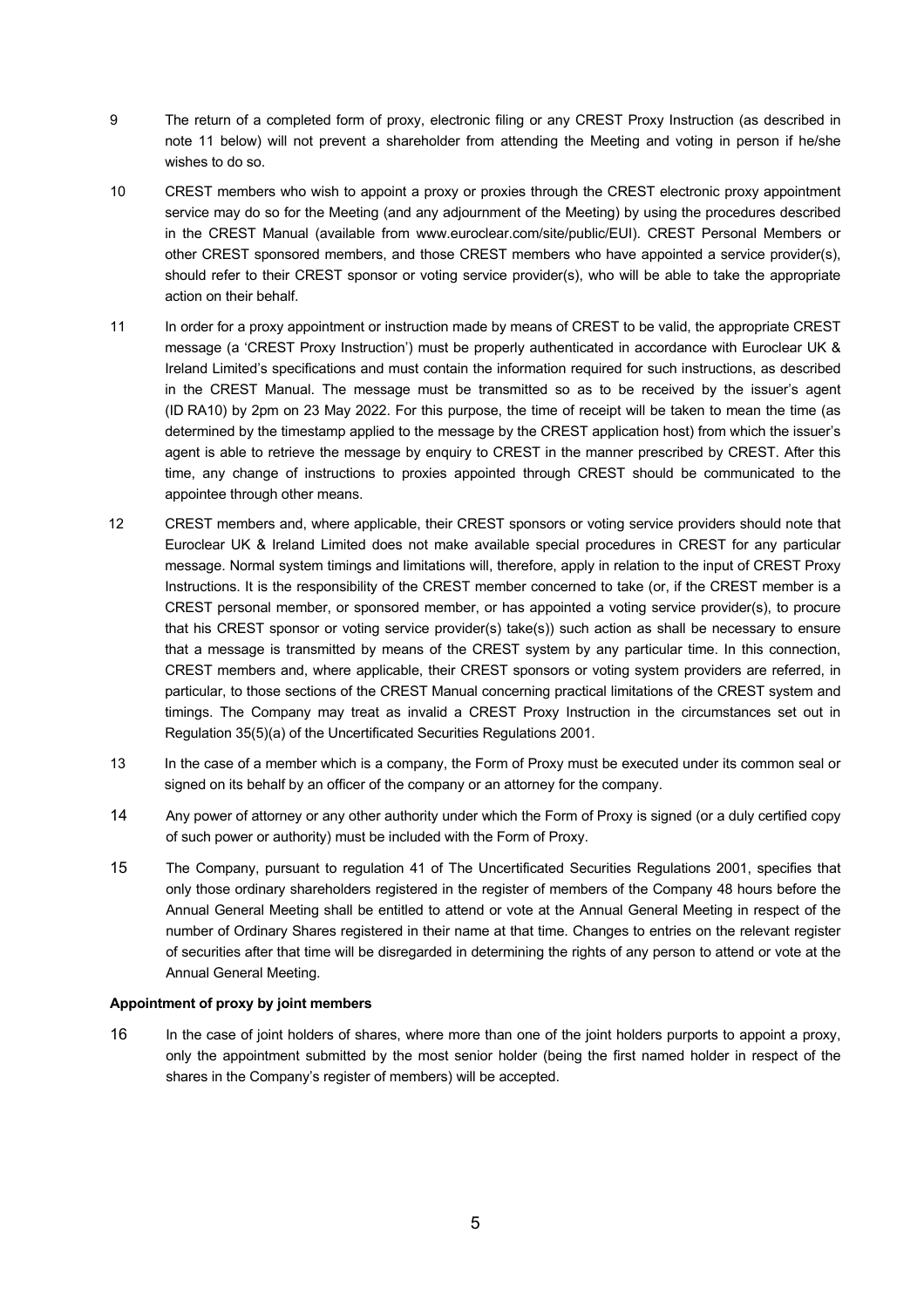#### **Changing proxy instructions**

- 17 To change your proxy instructions simply submit a new proxy appointment using the method set out in paragraph 6 above. Note that the cut off time for receipt of proxy appointments specified in that paragraph also applies in relation to amended instructions. Any amended proxy appointment received after the specified cut off time will be disregarded.
- 18 Where you have appointed a proxy using the hard copy Form of Proxy and would like to change the instructions using another hard copy Form of Proxy, please contact the Registrar as indicated in paragraph 3 above.
- 19 If you submit more than one valid proxy appointment, the appointment received last before the latest time for the receipt of proxies will take precedence.

#### **Termination of proxy appointments**

- 20 In order to revoke a proxy instruction you will need to inform the Company by sending a signed hard copy notice clearly stating your intention to revoke your proxy appointment to the Registrar as indicated in paragraph 3 above. In the case of a member which is a company, the revocation notice must be executed under its common seal or signed on its behalf by an officer of the company or an attorney for the company. Any power of attorney or any other authority under which the revocation notice is signed (or a duly certified copy of such power or authority) must be included with the revocation notice.
- 21 The revocation notice must be received by the Company no later than 2.00 p.m. on 23 May 2022.
- 22 If you attempt to revoke your proxy appointment but the revocation is received after the time specified then, subject to paragraph 23 below, your proxy appointment will remain valid.
- 23 Appointment of a proxy does not preclude you from attending the Annual General Meeting and voting in person. If you have appointed a proxy and attend the Annual General Meeting in person, your proxy appointment will automatically be terminated.

#### **Total voting rights**

24 As at 27 March 2022, being the last practicable date before dispatch of this Notice of Annual General Meeting, the Company's issued share capital comprised 58,650,206 ordinary shares of £0.001 each. Each ordinary share carries the right to one vote at an Annual General Meeting of the Company and, therefore, the total number of voting rights in the Company as at 27 March 2022 is 58,650,206.